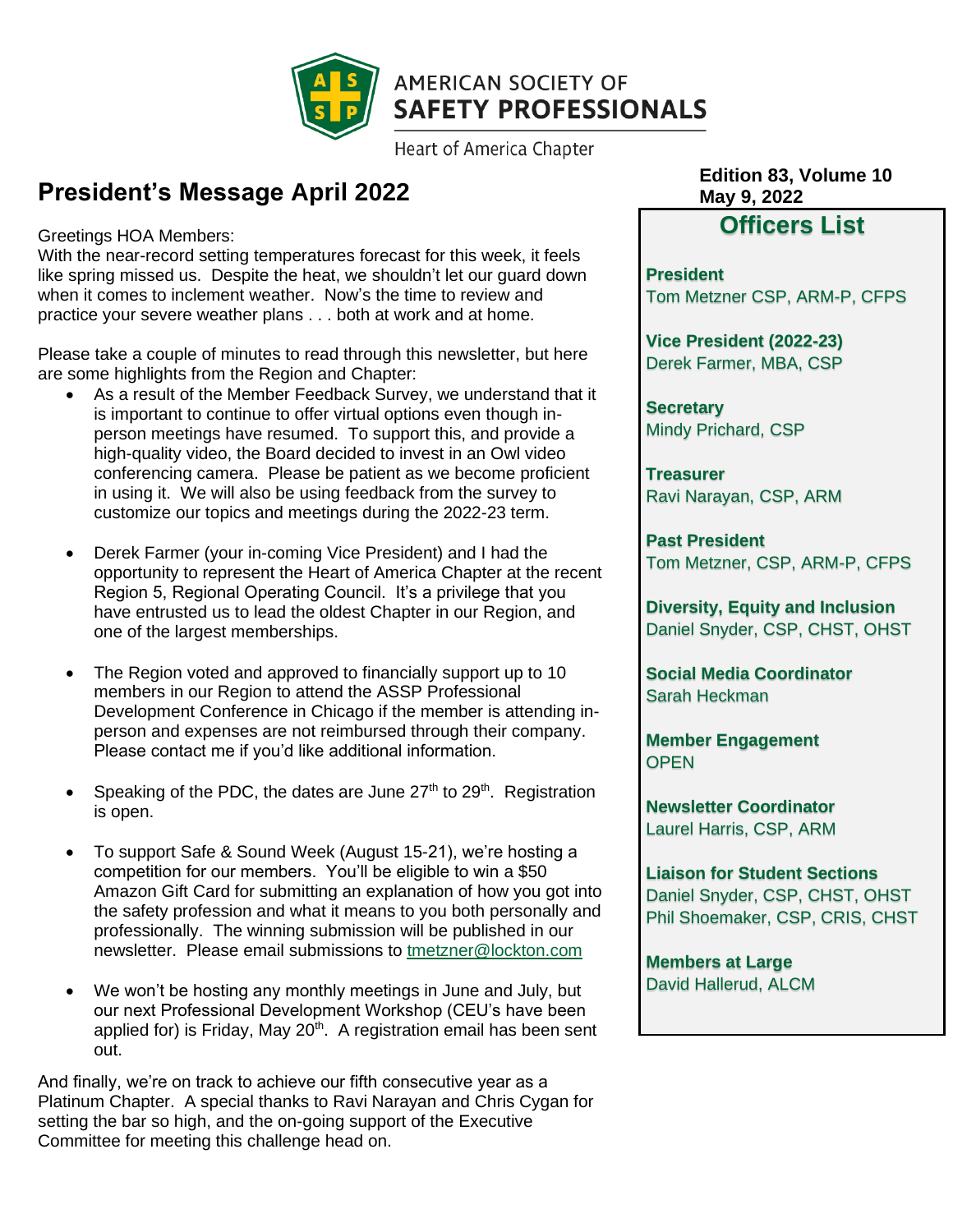| <b>Upcoming Safety &amp; Health Events to Remember</b> |                                                          |                                                                                                                                                                 |                                                                                                  |
|--------------------------------------------------------|----------------------------------------------------------|-----------------------------------------------------------------------------------------------------------------------------------------------------------------|--------------------------------------------------------------------------------------------------|
| <b>MAY</b>                                             |                                                          |                                                                                                                                                                 |                                                                                                  |
| May 11-15                                              | National<br>Police Week                                  | <b>National Peace Officers</b><br><b>Memorial Service</b>                                                                                                       | https://www.policeweek.org/                                                                      |
| May 15-21                                              | <b>EMS Week</b>                                          | National Association of<br><b>Emergency Technicians</b>                                                                                                         | https://naemt.org/initiatives/ems-week                                                           |
| May 21 -<br>27                                         | <b>National Safe</b><br><b>Boating</b><br>Week           | National Safe Boating Council                                                                                                                                   | https://safeboatingcampaign.com/                                                                 |
| May                                                    | Motorcycle<br>Safety Month                               | National Highway Traffic Safety<br>Administration                                                                                                               | https://www.nhtsa.gov/road-safety/motorcycles                                                    |
| May                                                    | National<br>Electrical<br>Safety Month                   | <b>Electrical Safety Foundation</b><br>International                                                                                                            | https://www.esfi.org/                                                                            |
| May                                                    | Clean Air<br>Month                                       | American Lung Association                                                                                                                                       | https://www.lung.org/clean-air                                                                   |
| May                                                    | National<br><b>Water Safety</b><br>Month                 | Association of Pool & Spa<br>Professionals, National<br><b>Recreation &amp; Parks</b><br>Association, American Red<br>Cross, and World Waterpark<br>Association | https://nwsm.phta.org/                                                                           |
| May                                                    | Mental<br><b>Health Month</b>                            | <b>Mental Health America</b>                                                                                                                                    | https://www.mhanational.org/mental-health-month                                                  |
| May                                                    | National<br>Physical<br>Fitness &<br><b>Sports Month</b> | President's Council on Fitness,<br>Sports, and Nutrition                                                                                                        | https://health.gov/news/202105/move-may-and-<br>celebrate-national-physical-fitness-sports-month |
| May                                                    | <b>Building</b><br>Safety Month                          | <b>International Code Council</b>                                                                                                                               | https://www.iccsafe.org/content/building-safety-<br>month-2022-safety-for-all-codes-in-action/   |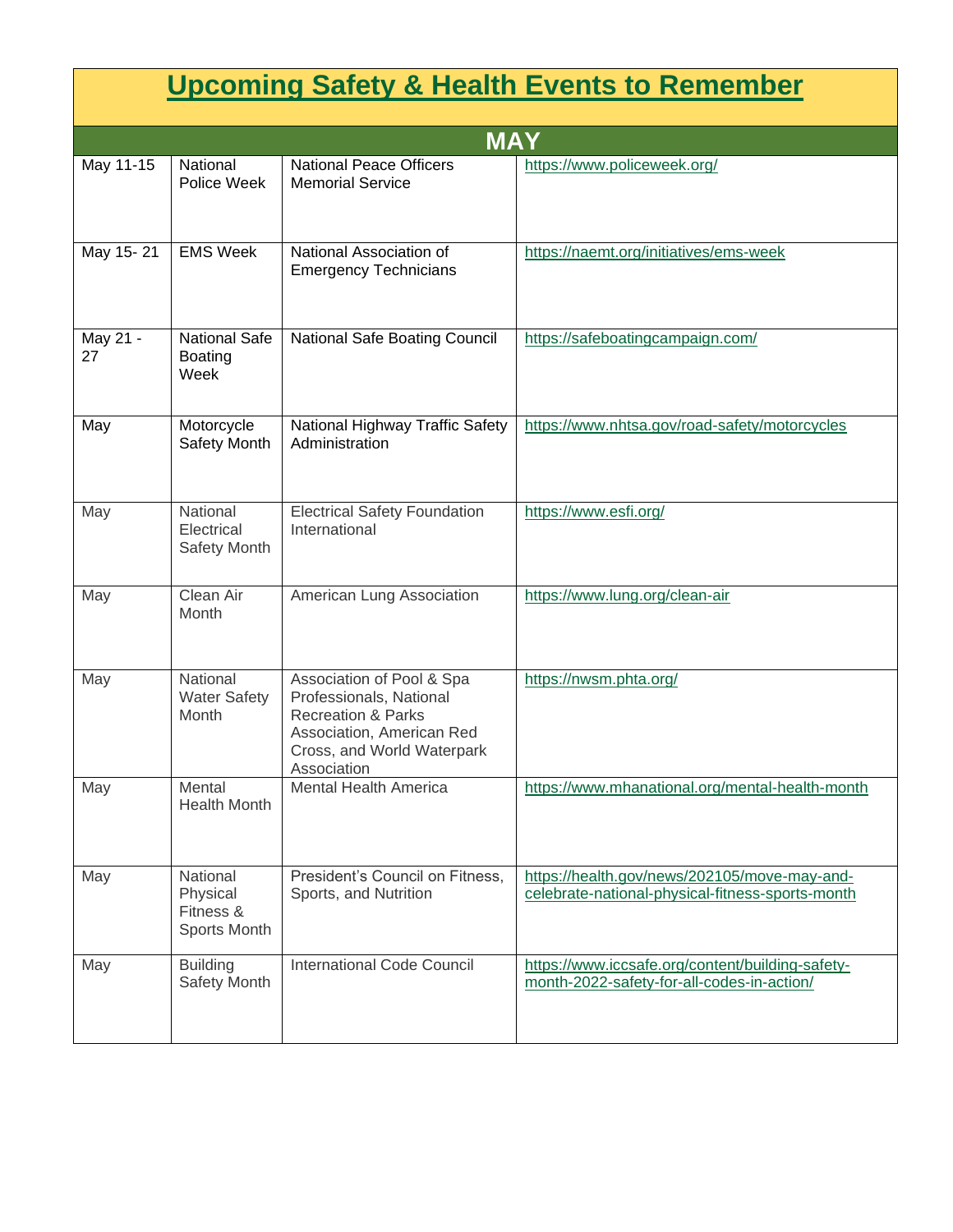**Upcoming Safety Professional Events**

*Don't forget to register*

## **Heart of America ASSP Hybrid Workshop**

**May 20, 2022 12:15 pm to 4:00 pm**

**Topic: How Safe is That Safety Belt: Fall Protection Awareness**

**<https://kc.assp.org/events/heart-of-america-assp-hybrid-workshop/>**

## **ASSP Safety 2022 Conference + Expo**

**June 27-29, 2022 in Chicago**

**[https://safety.assp.org](https://safety.assp.org/)**

# **SAFECONEXPO MAY 17-19, 2022**

**The Lodge of the Four Seasons in Lake Ozarks, Missouri**

<https://shcmoks.com/safeconexpo/register.aspx>

April 29, 2022: A powerful EF-3 tornado hit Andover, Kansas, resulting in injuries and significant property damage within the community. Luckly, no one was killed during the event, but much has been lost and the community will be rebuilding for a longtime. Andover is just one of many communities that have experienced severe weather events this spring. Monitoring and heeding weather warnings, creating a weather pack with essentials, pre-planning and practicing tornado drills, and staying alert can make a big difference in the surviving Mother Nature. *Please take time to help out in any way that you can and remember to never underestimate the force of nature.*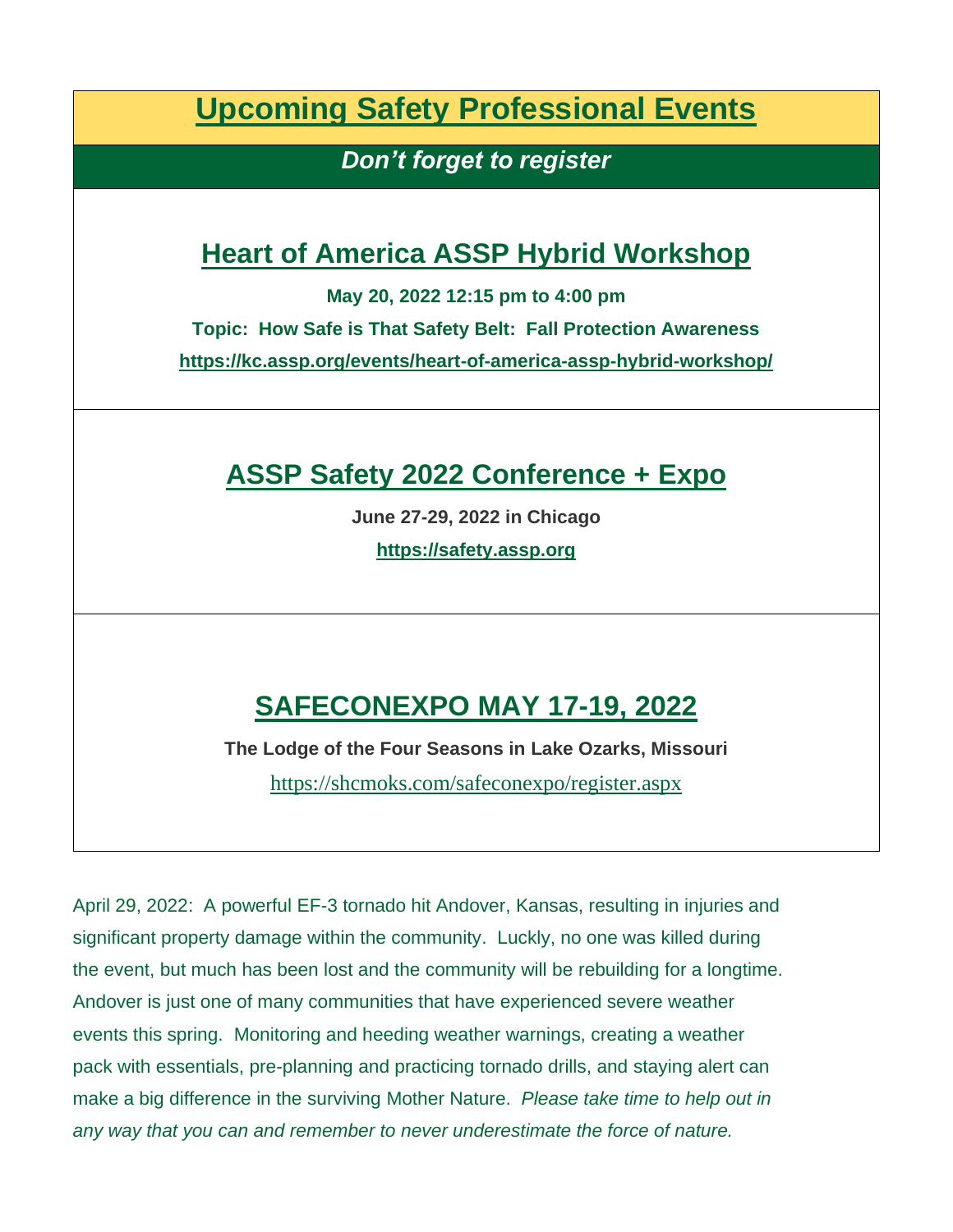

Heart of America Chapter



University of Central Missouri **Student Section** 



Pittsburg State University Student Section

### **New Members**

#### **Please welcome: Heath Robinson and Vincent Sumbaei**

Many of us are members of associations and groups that involve safety, health, environmental protection, and risk management advancement. As we engage with our member organizations, remember to network and share the opportunities and benefits available within the Heart of America Chapter of ASSP for members, non-members, and our community.

If you know someone who would like to join ASSP Heart of America Chapter please direct them *[HERE!](https://store.assp.org/PersonifyEbusiness/Membership/Join-ASSP)*

## **ASSP Community**

Please take a moment to reach out and connect through ASSP Community.

### **Job Openings**

If you or someone that you know in the safety profession are looking for employment, jobs openings are posted on our Chapter website. Please check out our website for recent job postings. <https://kc.assp.org/>

### **Looking for a Job?**

If so, then send your resume to [president@kc.assp.org](mailto:president@kc.assp.org)



### **Upcoming Events**

The Chapter website provides information regarding upcoming events and training held by our Chapter, other ASSP Chapters, ASSP, and from other organizations with safety, health, environmental and risk management topics that may interest you. Please visit the website regularly to view upcoming events that may not be specifically listed in the newsletter. <https://kc.assp.org/>